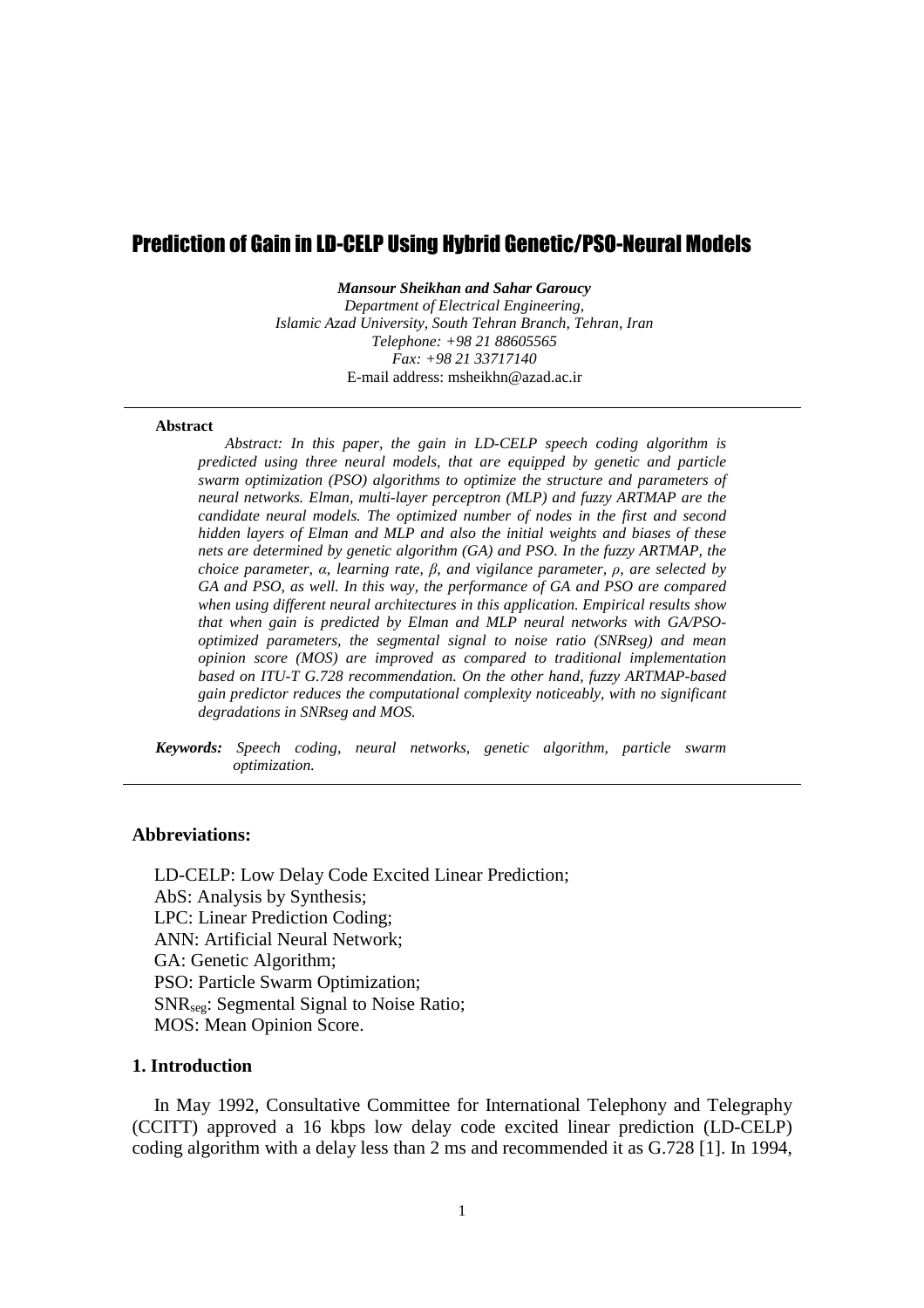fixed-point version of LD-CELP was introduced [2]. LD-CELP is a member of CELP coder family which is based on the analysis by synthesis (AbS) technique proposed by B.S. Atal and R. Remde in 1982 [3]. In LD-CELP, short-term and long-term predictor coefficients and also log-gain predictors are obtained adaptively backward and are updated by LPC analysis of the former quantized speech and excitation, respectively. Many researchers got interested to improve the performace of this codec [4-8].

On the other hand, artificial neural networks (ANNs) are increasingly used in the field of speech coding algorithms in the recent decades [9-17]. In our pervious work [18], three neural gain predictors were proposed for LD-CELP speech coding algorithm. Those ANNs were Elman, MLP and fuzzy ARTMAP. In that work, the parameters of networks were selected by experiments. In this paper, the structure and parameters of mentioned candidate neural networks (e.g. the number of nodes in hidden layers, initial weights and biases of Elman and MLP, and critical learning parameters of fuzzy ARTMAP) are optimized using genetic algorithm (GA) and particle swarm optimization (PSO) algorithm.

GA finds approximate solutions to optimization and search problems. Genetic algorithm is a particular class of evolutionary algorithms that uses techniques inspired by evolutionary biology such as inheritance, mutation, and recombination [19]. PSO is proposed by J. Kennedy and R.C. Eberhart in 1995, motivated by social behavior of organisms. PSO provides a population-based search procedure in which individuals, called particles, change their position (state) with time. In PSO, particles fly around in a multidimensional search space. During flight, each particle adjusts its position according to its own experience and neighboring particle, making use of the best position encountered by itself and its neighbor. Thus, as in modern GAs, a PSO system combines local search methods with global search methods, attempting to balance exploration and exploitation [20-24].

This paper is organized as follows. Section 2 gives a brief overview of the 16 kbps LD-CELP architecture. In section 3, proposed hybrid genetic-neural models are introduced. Proposed hybrid PSO-neural models are discussed in section 4. Empirical results are reported in section 5 and conclusions are drawn in section 6.

# **2. Architecture of LD-CELP Coder**

LD-CELP is an analysis-by-synthesis codebook driven method for linear predictive speech coding [1]. In this coder, which is an encoding method based on a source filter model, speech is reproduced using excitation codevectors that are time-series signals and are stored in an excitation codebook to drive a linear predictive synthesis filter that represents the spectral envelope of input speech. The optimal excitation codevector is selected from the excitation codebook by using a closed-loop search according to the analysis-by-synthesis (AbS) method to find the one having the minimum perceptuallyweighted waveform distortion of synthetic speech signal to the input speech signal. The basic structure of encoder with the proposed modification in its gain adaptation block is shown in Fig. 1.

As shown in Fig. 1, backward gain adaptation block is replaced by a GA/PSOoptimized ANN model. As shown in the block diagram of backward adaptation of excitation gain (Fig. 2), input and output of this block are gain-scaled excitation, *e(n)*, and excitation gain,  $\sigma(n)$ , respectively. The 1-vector delay unit makes the previous gainscaled excitation vector,  $e(n-1)$ , available. The root-mean-square (RMS) calculator then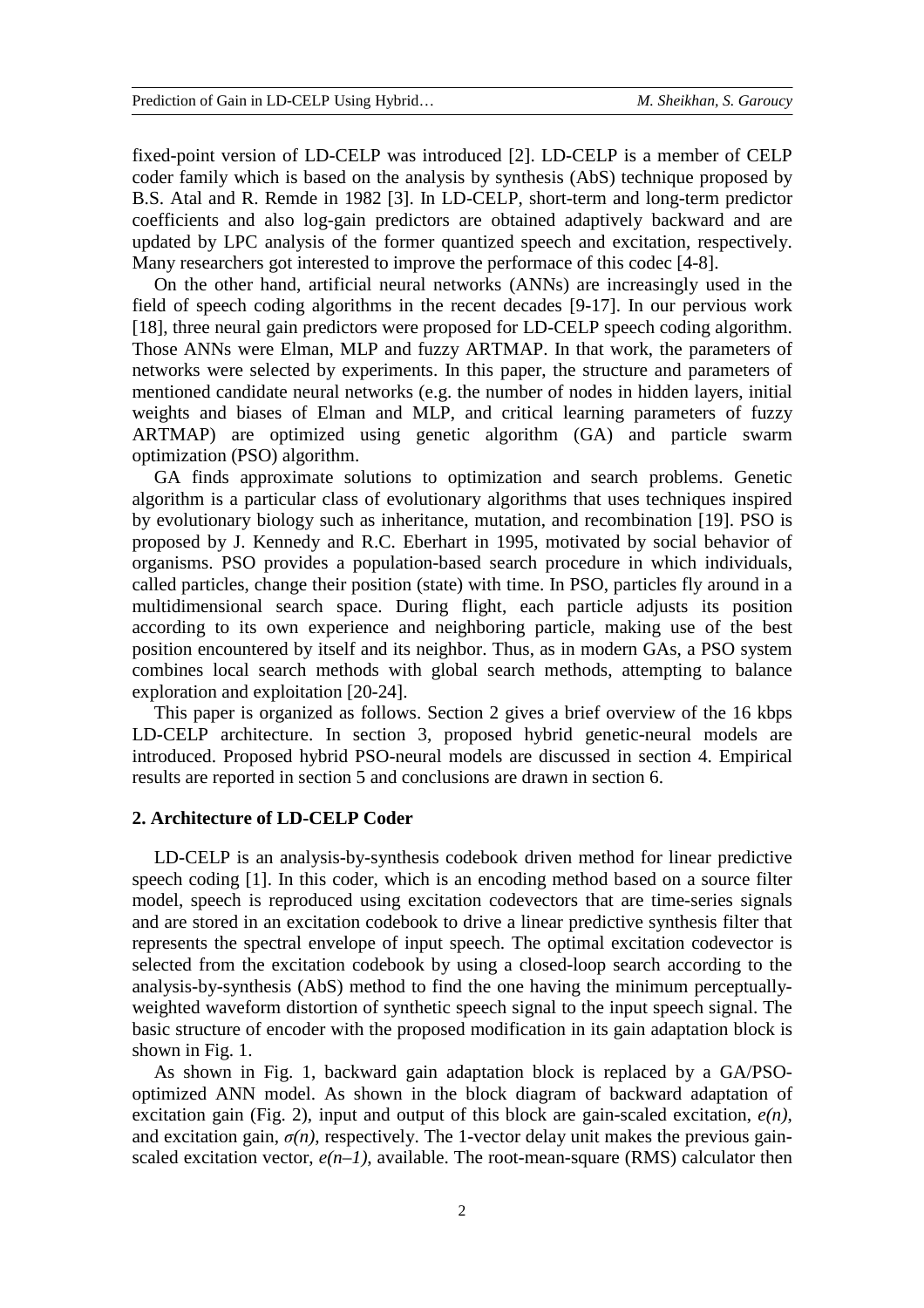calculates the RMS value of the vector  $e(n-1)$ . Then, the logarithm calculator calculates the dB value of the RMS of  $e(n-1)$ . A log-gain offset value of 32 dB is stored in the loggain offset value holder. The adder subtracts this log-gain offset value from the logarithmic gain produced by the logarithm calculator. The offset removed logarithmic gain,  $\delta(n-1)$ , is then used by the hybrid windowing module and the Levinson-Durbin recursion module. The output of Levinson-Durbin recursion module is the coefficients of tenth order LPC. The bandwidth expansion module then moves the roots of this polynomial radially toward the origin of z-plane. The predictor attempts to predict  $\delta(n)$ based on a linear combination of  $\delta(n-1)$ ,  $\delta(n-2)$ , ...,  $\delta(n-10)$  [1]. The predicted version of  $\delta(n)$  is denoted as  $\hat{\delta}(n)$  and is given by:

$$
\hat{\delta}(n) = -\sum_{i=1}^{10} a_i \delta(n-i)
$$
 (1)

In the next step, offset value adds to  $\hat{\delta}(n)$  and then the log-gain limiter clips the level of it, if the log-gain value is below 0 dB or above 60 dB. Finally, in inverse logarithm calculator the value of log-gain in logarithmic domain is converted to linear domain.

To predict the gain by ANN, the scaled excitation vector, *e(n)*, is fed as the input pattern to network and the excitation gain,  $\sigma(n)$ , is assumed as the output of network. The codebook search module, searches through 1024 candidate codevectors in the excitation vector quantization (VQ) codebook and finds the index of the best codevector. Indeed, in excitation VQ codebook, the best shape codevector and the best gain value which are extracted from codebook module are multiplied by each other to get the quantized excitation vector  $y(n)$ . Then, this vector multiplies by gain and results the scaled excitation vector  $e(n)$ . Excitation gain is the output of backward gain adaptation block. The dimension of scaled excitation vector is 5.

# **3. Hybrid GA-Neural Models**

The genetic algorithm is a method for solving optimization problems based on natural selection, the process that drives biological evolution. The genetic algorithm repeatedly modifies a population of individual solutions. At each step, the genetic algorithm selects individuals randomly from the current population to be parents and uses them to produce the children for the next generation. There are several methods for selecting parents such as stochastic uniform selection, remainder selection, roulette selection and tournament selection. Fig. 3 shows the flowchart of GA algorithm. The details of GA-neural models for gain prediction are reported in the following.

#### *3.1 GA-Elman/MLP Gain Predictor*

Elman NN is a type of partial recurrent networks with an additional feedback connection from the output of the first layer to its input layer [25-26]. In this study, Elman has tangent sigmoid ('tansig') neurons in its two hidden layers, and linear neurons in its output layer. In this work, the optimized number of neurons in hidden layers is selected by GA. The fitness function measures the quality of the solution in GA and is application-dependent. In this application, the fitness function in Elman and MLP neural model simulations is chosen as follows [27]:

$$
F = \frac{1}{\left(MSE\right)^2} \tag{2}
$$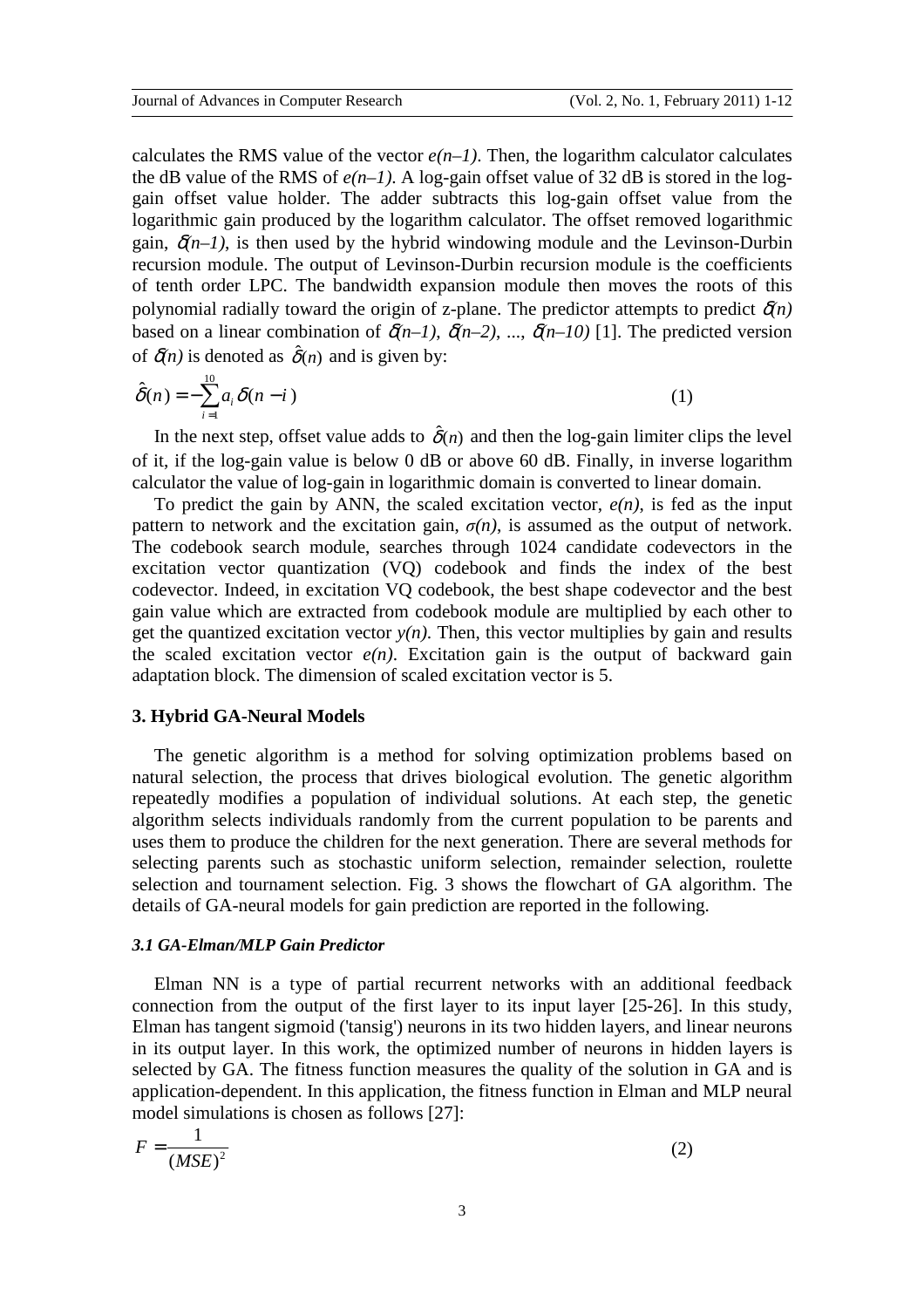At the beginning, the generated values by fitness function are not suitable for selection process of patterns. So, fitness scaling is necessary to map those raw values into a new suitable range for the selection function. The range of scaled values affects the performance of genetic algorithm. In this study, "Rank" fitness scaling function is used to remove the effects of raw scores spread. To create the next generation, GA uses elite children that are individuals with the best fitness values in the current generation. In our simulations, population size is assumed to be 40. Two elite children, 26 crossover children, and 12 mutation children are used. It is noted that the fraction of individuals that is used in crossover process is set to 0.7. The Gaussian function is used as the mutation function. The amount of mutation is decreased at each new generation (proportional to the standard deviation of Gaussian distribution). "Shrink" parameter determines the rate of this decrement. The standard deviation of Gaussian distribution is decreased linearly until its final value reaches to (1–Shrink) times of its initial value at the first generation. The value of "Shrink" parameter is set to 1 in our simulations. Several values of population size and different types of selection, crossover and mutation functions are used in our investigations. By using the "Rank" scaling function, some of the best results for the optimized number of nodes in hidden layers, in terms of fitness value *(F)*, are listed in Table 1.

The initial weights and biases of Elman NN are optimized by GA, too. The optimized weights and biases of first hidden layer nodes for the 8-10-1 topology are reported in Eq. 3 and Eq. 4, respectively.

$$
W_{opt_GA} = \begin{bmatrix} 1.0877 & 1.3928 & 2.8673 - 0.1782 & -1.1239 \\ 0.9202 - 0.0769 - 0.3761 & 1.3426 & -2.7510 \\ 1.1511 - 1.3513 & 0.7900 & 1.2148 & 1.4329 \\ 0.6071 - 1.2600 & -0.0103 & 3.6416 & -1.5062 \\ 3.1232 & 3.5332 & -2.2861 - 2.0304 & 3.6926 \\ 1.9257 - 1.3547 & -3.7061 - 1.2756 & -2.9801 \\ -2.6184 - 1.8240 & -3.1049 - 2.5749 & 0.1191 \\ -1.4636 - 2.9232 & 0.2342 - 1.0640 & -3.2962 \end{bmatrix}
$$
(3)

 $B_{\text{opt, GA}} = [-2.3218 - 2.8676 - 3.0072 \, 2.7906 \, 2.42411.2479 \, 0.7751 - 3.856]$  (4)

The training parameters of Elman network in hybrid GA-neural model are listed in Table 2. It is noted that the Elman and MLP networks are simulated in Neural Networks Toolbox of MATLAB software. The training dataset includes 40,000 vectors of fifteen male and twenty female speakers with different accents. The test dataset includes 9,000 vectors, as well.

The optimized number of hidden layers nodes and initial weights and biases for MLP are determined by GA, too. The training parameters of MLP network in hybrid GAneural model are listed in Table 3, as well.

#### *3.2 GA-Fuzzy ARTMAP Gain Predictor*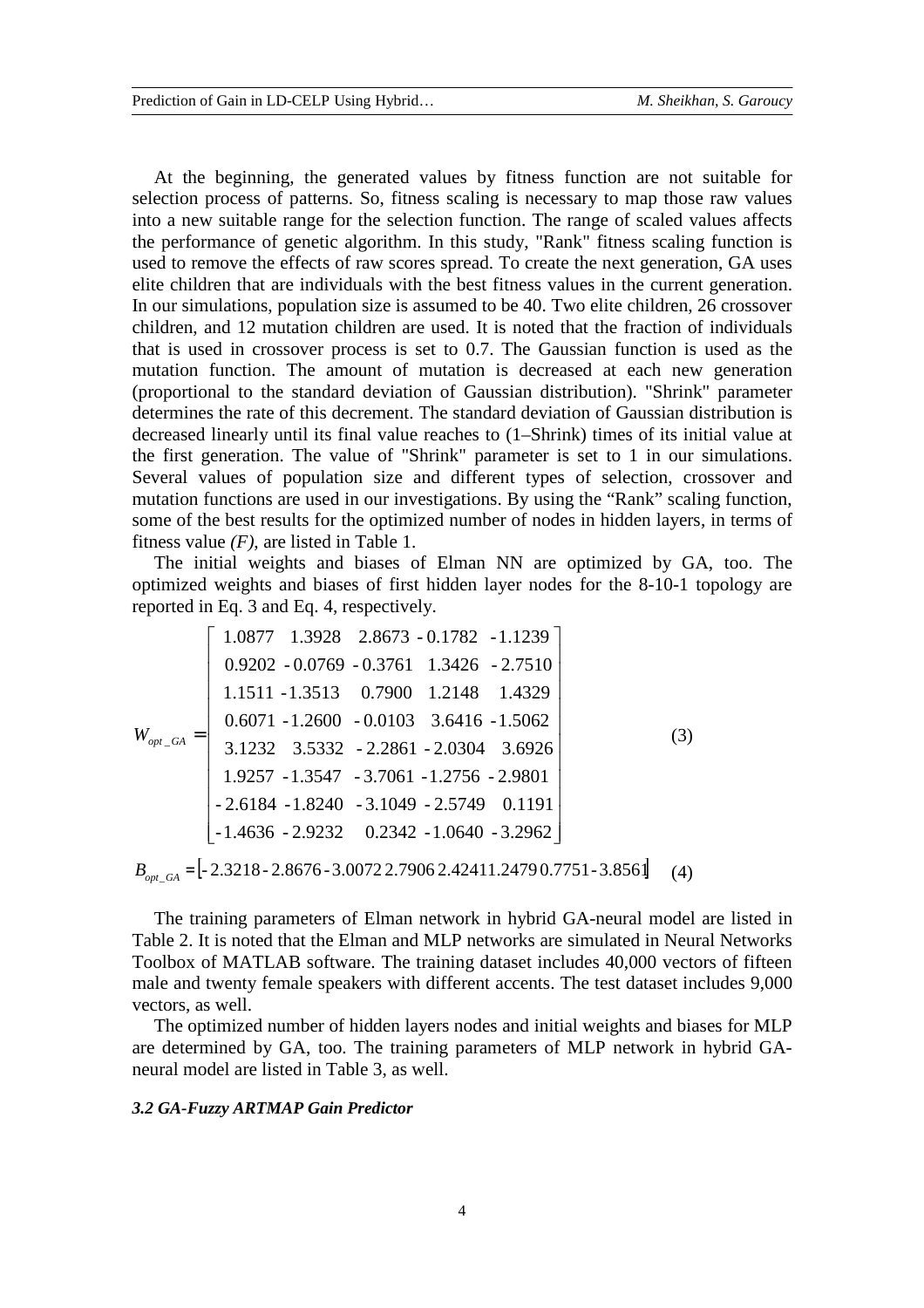Until now, many types of adaptive resonance theory (ART) family networks have introduced and used. In general, this family of neural networks include  $ART_1$ ,  $ART_2$ [28], ART<sub>3</sub> [29], ARTMAP [30], Fuzzy ART [31], ART-EMAP [32], Distributed ARTMAP [33], Boosted ARTMAP [34], Fuzzy ARTVar [35], µ\_ARTMAP [36] and Fuzzy ARTMAP [37].

Fuzzy ARTMAP is the neural network architecture for incremental supervised learning of recognition categories and multidimensional maps in response to arbitrary sequences of analog or binary input vectors. It achieves a synthesis of fuzzy logic and ART neural networks by exploiting a close formal similarity between the computations of fuzzy method and ART category choice, resonance and learning. ARTMAP networks consist of two  $ART_1$  networks,  $ART_a$  and  $ART_b$ , bridged via an inter-ART module. An ART<sub>1</sub> module has three layers: input layer  $(F_0)$ , the comparison layer  $(F_1)$ , and the recognition layer  $(F_2)$ . Fuzzy ARTMAP is a natural extension to ARTMAP that uses fuzzy ART instead of  $ART_1$  modules.

The operation of fuzzy ARTMAP is affected by two network parameters, the choice parameter, α, and the baseline vigilance parameter, ρ. Both of these parameters take values in the interval [0,1] and affect the number of nodes created in the category representation layer of fuzzy ARTMAP. Another important parameter is the leaning rate,  $β$ . In this study, the optimized values of these three parameters are determined by GA to have the best correct identification rate.

The dataset which is used to train the Elman and MLP networks is not suitable for fuzzy ARTMAP and some preprocessing is needed. Fuzzy ARTMAP requires input patterns to be presented as vectors of floating point numbers in the range [0, 1]. Therefore, the training and test datasets need normalization. The value of excitation gain in G.728 recommendation is in the range of [0 dB,60 dB]. In our fuzzy ARTMAP structure, this interval is divided to 540 classes. So, the resolution of this classification is about 0.1 dB. The fitness function in fuzzy ARTMAP simulation is chosen as follows:

$$
F = (pc)^2 \tag{5}
$$

where pc is the correct classification rate. The population size and selection/crossover/mutation functions that result the best fitness value are reported in Table 4. The specifications of fuzzy ARTMAP-based gain predictor in our simulations are reported in Table 5.

#### **4. Hybrid PSO-Neural Models**

In PSO, particles move in a multidimensional search space. In this algorithm, each particle has a velocity and a position as follow:

$$
v_i(k+1) = v_i(k) + \gamma_{1i}(P_i - x_i(k)) + \gamma_{2i}(G - x_i(k))
$$
\n(6)

$$
x_i(k+1) = x_i(k) + v_i(k+1)
$$
\n(7)

where i is particle index, k is discrete time index,  $v_i$  is velocity of ith particle,  $x_i$  is position of ith particle,  $P_i$  is the best position found by ith particle (personal best), G is the best position found by swarm (global best).  $\gamma_{1i}$  and  $\gamma_{2i}$  are random numbers in the interval [0,1] applied to ith particle. In our simulations, the following equation is used for velocity [20]:

$$
v_i(k+1) = \phi(k)v_i(k) + \alpha_1 \left[ \gamma_{1i}(P_i - x_i(k)) \right] + \alpha_2 \left[ \gamma_{2i}(G_i - x_i(k)) \right] \tag{8}
$$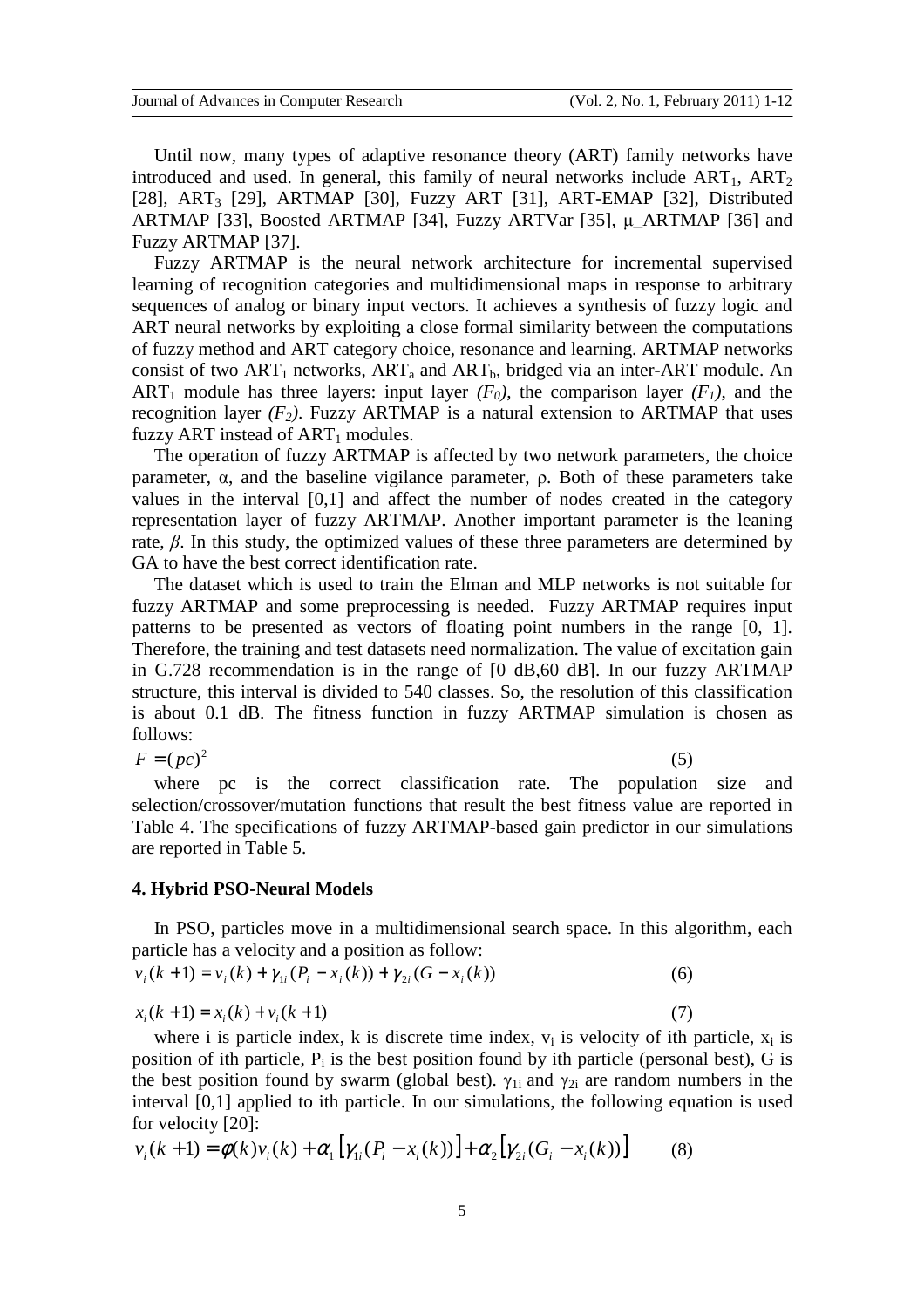in which  $\phi$  is inertia function,  $\alpha_1$  and  $\alpha_2$  are acceleration constants.

### *4.1 PSO-Elman/MLP Gain Predictor*

The number of nodes in hidden layers, and the initial weights and biases of Elman and MLP neural models are selected by PSO algorithm in this section. In our simulations, the maximum particle velocity is set to 2, population size is 20, and acceleration constants are set to 2. The inertia is taken as a decreasing linear function from 0.9 to 0.2. So, the influence of past velocity becomes smaller. The training parameters of Elman and MLP networks in hybrid PSO-neural models are listed in Table 6 and Table 7, respectively.

## *4.2 PSO-Fuzzy ARTMAP Gain Predictor*

The optimized values of learning rate, choice and vigilance parameters, as three important parameters in fuzzy ARTMAP, are determined by PSO algorithm to have the best correct identification rate in classifier. The specifications of this neural gain predictor in our simulation are listed in Table 8.

#### **5. Experimental Results**

A 16 kbps LD-CELP coder, based on the ITU-T G.728 recommendation, is implemented in this work [1]. Farsi speech data files of FARSDAT [38] are used as dataset in this study. The performance comparison of Elman-based and MLP-based gain predictors, with optimized parameters by GA or PSO, shows that MSE in Elman is lower than MLP. The number of training epochs in Elman is lower than MLP, too. On the other hand, the number of epochs and training time of fuzzy ARTMAP are the lowest ones. The execution time of proposed hybrid models, calculated for 1000 frames of speech, is also compared to traditional backward gain adaptation, based on G.728, as the reference. This comparison shows a reduction in execution time, when using each of GA/PSO-neural hybrid models. However, GA-fuzzy ARTMAP hybrid model has the lowest execution time (Fig. 4).

The performance of proposed optimized-neural gain predictors, in terms of segmental signal-to-noise ratio  $(SNR_{seg})$  and mean opinion score (MOS), is also compared with a traditional G.728 [4, 5]. In this way, the  $SNR_{\text{see}}$  and MOS of traditional implementation are 18.45 dB and 3.91, respectively [5, 39]. The comparison of  $SNR_{\text{see}}$ and MOS of proposed hybrid models with traditional G.728, in terms of relative values, is shown in Fig. 5. This comparison shows that an average of 0.6 dB improvement in  $SNR_{\text{see}}$  and also an improvement of 0.3 in MOS are achieved, when using GA/PSO-Elman/MLP hybrid models. However, an average of 0.18 dB reduction in  $SNR_{\text{see}}$  and 0.4 reduction in MOS are experienced when using GA/PSO-fuzzy ARTMAP hybrid models.

# **6. Conclusions**

In this paper, backward gain adaptation module of G.728 speech coder was replaced by three candidate neural gain predictors with optimized structures and parameters by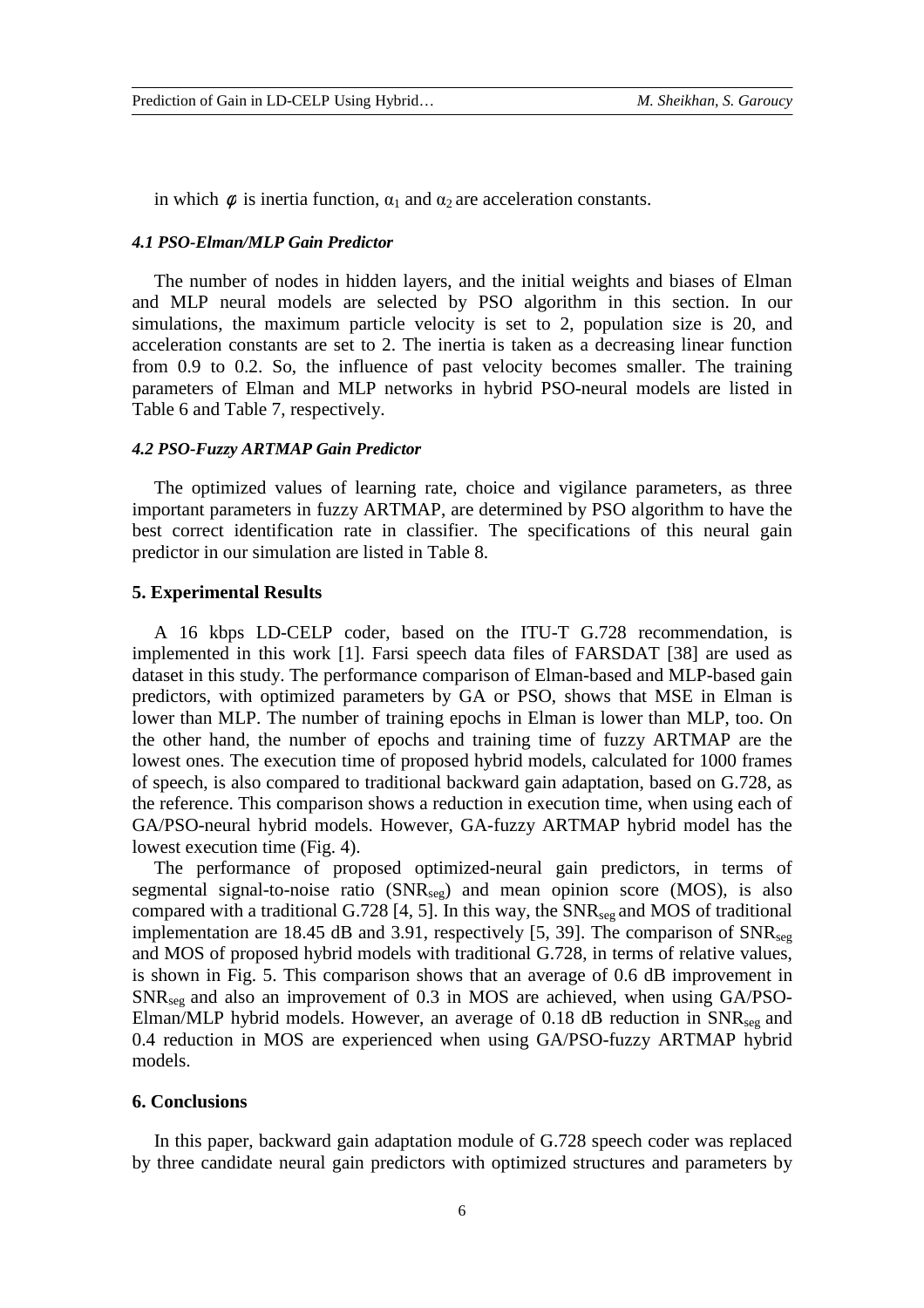employing GA and PSO algorithms. Elman, MLP and fuzzy ARTMAP were the candidate neural models in this work. Empirical results showed that gain prediction by optimized-GA/PSO Elman and MLP neural networks, improved the SNR<sub>seg</sub> and MOS as compared to traditional implementation of G.728. On the other hand, fuzzy ARTMAP-based gain predictor reduced the computational complexity noticeably, with no significant degradations in SNRseg and MOS.

### **References:**

- 1. CCITT: Recommendation G.728, Coding of speech at 16 kb/s using low delay code excited linear prediction. Geneva (1992)
- 2. ITU-T: G.728 Annex G, 16 kbps Fixed point specification. (1994)
- 3. Atal, B.S., Remde, R.: A new model of LPC excited for producing natural-sounding speech at low bit rates. Proc. ICASSP, 614-617 (1982)
- 4. ITU-T: G.728 Implementer's Guide, Coding of speech at 16kb/s using low delay code excited linear prediction. (2006)
- 5. Zahang, G., Xie, K.M., Huangfu, L.Y.: Optimization gain codebook of LD-CELP. Proc. ICASSP. 2, 149-152 (2003)
- 6. Zahang, G., Xie, K.M., Huangfu, L.Y.: Improving G.728's hybrid window and excitation gain. Proc. IEEE Asia-Pacific Circuits and System Conf. 1, 185-188 (2004)
- 7. Zahang, G., Xie, K.M., Zhang, X.Y., Huangfu, L.Y.: Improvement on G.728 by normalized shape codebook with exact gain. J. China Institute of Communications. 24, 87-92 (2003)
- 8. Xueying, Z., Qun, Z.Q., Yanys, M.Z.: Reducing the complexity of LD-CELP speech coding algorithm using direct vector quantization. Proc. Int. Conf. Communications, Circuits and Systems. 10, 811-815 (2008)
- 9. Faundez, M.: Adaptive hybrid speech coding with a MLP/LPC structure. Proc. Int. Work-Conf. Artificial and Natural Neural Networks. 11, 814-823 (1999)
- 10. Birgmeier, M.: Nonlinear prediction of speech signals using radial basis function networks. Proc. European Signal Processing Conf. 1, 459-462 (1996)
- 11. Faúndez-Zanuy, M.: Nonlinear speech coding with MLP, RBF and Elman based prediction. Lecture Notes in Computer Science. 2687, 671-678 (2003)
- 12. Sassi, S.B., Braham, R., Belghith, A.: Neural speech synthesis system for Arabic language using CELP algorithm. Proc. Int. Conf. Computer Systems and Applications, 119-121 (2001)
- 13. Hernandez-Gomez, L.A., Lopez-Gonzalo, E.: Phonetically-driven CELP coding using selforganizing maps. Proc. ICASSP. 2, 628-631 (1993)
- 14. Huong, V., Min, B-J., Park, D-C., Woo, D-M.: A new vocoder based on AMR 7.4kbit/s mode in speaker dependent coding system. Proc. Int. Conf. Software Engineering, Artificial Intelligence, Networking, and Parallel/Distributed Computing. 6, 163-167 (2008)
- 15. Indrayanto, A., Langi, A., Kinsner, W.: A neural network mapper for stochastic codebook parameter encoding in code excited linear predictive speech processing. Proc. IEEE Western Canada Conf. Computer, Power and Communications Systems. 6, 221-224 (1991)
- 16. Easton, M.G., Goodyear, C.C.: A CELP codebook and search technique using a Hopfield net. Proc. ICASSP, 685-688 (1991)
- 17. Wu, S., Zhang, G., Zhang, X., Zhao, Q.L.: A LD-aCELP speech coding algorithm based on modified SOFM vector quantizer. Proc. Int. Symp. Intelligent Information Technology Applications, 408-411 (2008)
- 18. Sheikhan, M., Tabataba Vakili V., Garoucy, S.: Complexity reduction of LD-CELP speech coding in prediction of gain using neural networks. World Applied Sciences Journal. 7 (Special Issue of Computer & IT). 7, 38-44 (2009)
- 19. Goldberg, D.E.: Genetic Algorithms in Search Optimization and Learning. Addison Wesley, New York (1989)
- 20. Shi, Y., Eberhart, R.C.: Parameter selection in particle swarm optimization. Proc. Int. Conf. *Evolutionary Programming*, 591-600 (1998)
- 21. Shi, Y., Eberhart, R.C.: Empirical study of particle swarm optimization. Proc. IEEE Int. Conf. *Evolutionary Computation,* 1945-1950 (1999)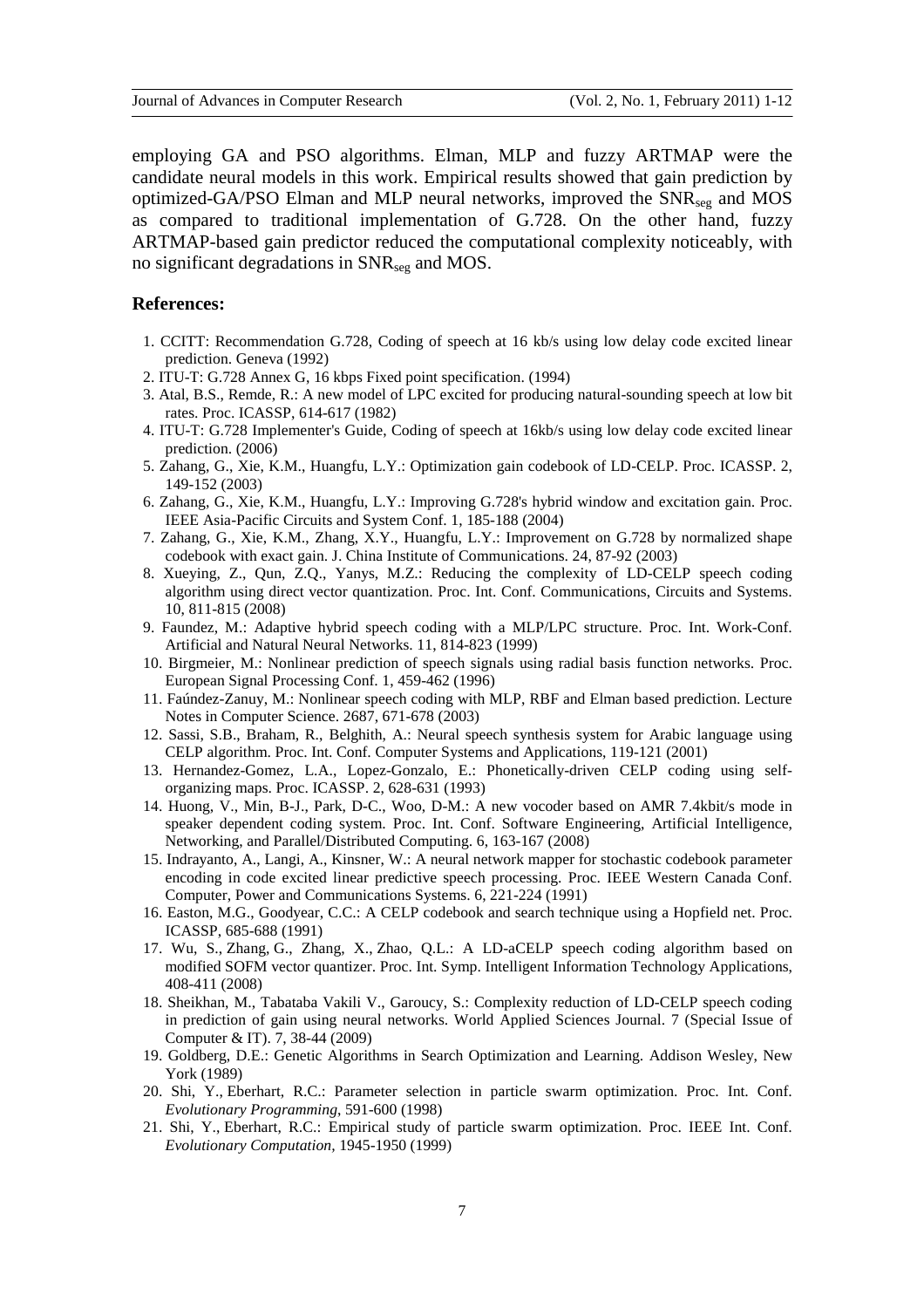- 22. Zhang Y., Huang, S.: A novel multiobjective particle swarm optimization for buoys-arrangement design. Proc. *IEEE/WIC/ACM* Int. Conf. *Intelligent Agent Technology*, 24-30 (2004)
- 23. Parsopoulos, K.E., Vrahatis, M.N.: Particle swarm optimization method in multiobjective problems. Proc. ACM Int. Conf. *Applied Computing,* 603-607 (2002)
- 24. Clerc, M., Kennedy, J.: The particle swarm-explosion, stability, and convergence in a multidimensional complex space. *IEEE Trans. Evolutionary Computation.* 6, 58-73 (2002)
- 25. Elman, J.L.: Finding structure in time. Cognitive Science. 14, 179-211 (1990)
- 26. Hertz, J., Krogh, A., Palmer, R.G.: Recurrent neural networks: Introduction to the theory of neural computations. In: Wesley, A. (eds.), *Neural Networks*, pp. 776–778. Massachusetts (1991)
- 27. Chen, M., Yao, Z.: Classification techniques of neural networks using improved genetic algorithm. Proc. IEEE Int. Conf. Genetic and Evolutionary Computing, 115-119 (2008)
- 28. Carpenter, G.A., Grossberg S.: ART<sub>2</sub>: Self-organization of stable category recognition codes for analog input patterns. Applied Optics. 26, 4919-4930 (1987)
- 29. Carpenter, G.A., Grossberg S.: ART<sub>3</sub>: Hierarchical search using chemical transmitters in selforganizing pattern recognition architectures. Neural Networks. 3, 129-152 (1990)
- 30. Carpenter, G.A., Grossberg, S., Reynolds, J.H.: ARTMAP: Supervised real-time learning and classification of nonstationary data by a self-organizing neural network. Neural Networks. 4, 565- 588 (1991)
- 31. Carpenter, G.A., Grossberg, S., Rosen, D.B.: Fuzzy ART: Fast stable learning and categorization of analog patterns by an adaptive resonance system. Neural Networks. 4, 759-771 (1991)
- 32. Carpenter, G.A., Ross, W.: ART-EMAP: A neural network architecture for learning and prediction by evidence accumulation. IEEE Trans. Neural Networks. 6, 805-818 (1995)
- 33. Carpenter, G.A., Milenova, B.L., Noeske, B.W.: Distributed ARTMAP: A neural network for fast distributed supervised learning. Neural Networks. 11, 793-813 (1998)
- 34. Verzi, S.J., Heileman, G.L., Georgiopoulos, M., Healy, M.J.: Boosted ARTMAP. Proc. IEEE Int. Conf. Computational Intelligence. 1, 396-400 (1998)
- 35. Dagher, I., Georgiopoulos, M., Heileman, G.L., Bebis, G.: Fuzzy ARTVar: An improved fuzzy ARTMAP algorithm. Proc. IEEE Int. Conf. Computational Intelligence. 3, 1688-1693 (1998)
- 36. Gomez-Sanchez, E., Dimitriadis, Y.A., Cano-Izquierdo, J.M., Lopez-Coronado, J.: µ\_ARTMAP: Use of mutual information for category reduction in fuzzy ARTMAP. IEEE Trans. Neural Networks. 13, 58-69 (2002)
- 37. Carpenter, G.A., Grossberg, S., Markuzon, N., Reynolds, J.H., Rosen, D.B.: Fuzzy ARTMAP: A neural network architecture for incremental supervised learning of analog multidimensional maps. IEEE Trans. Neural Networks. 3, 698-713 (1992)
- 38. Bijankhan, M., Sheikhzadegan, J., Roohani, M.R, Smareh, Y., Lucas, C., Tebiani, M.: The speech database of Farsi spoken language. Proc. Int. Conf. Speech Science and Technology, 826-831 (1994)
- 39. Chen, J.-H., Cox, R.V., Chun Lin, Y., and Jayant, N., Melchner, M.J.: A low delay CELP coder for CCITT 16 kb/s speech coding standard. IEEE Journal Selected Areas on Communications. 10, 830- 849 (1992)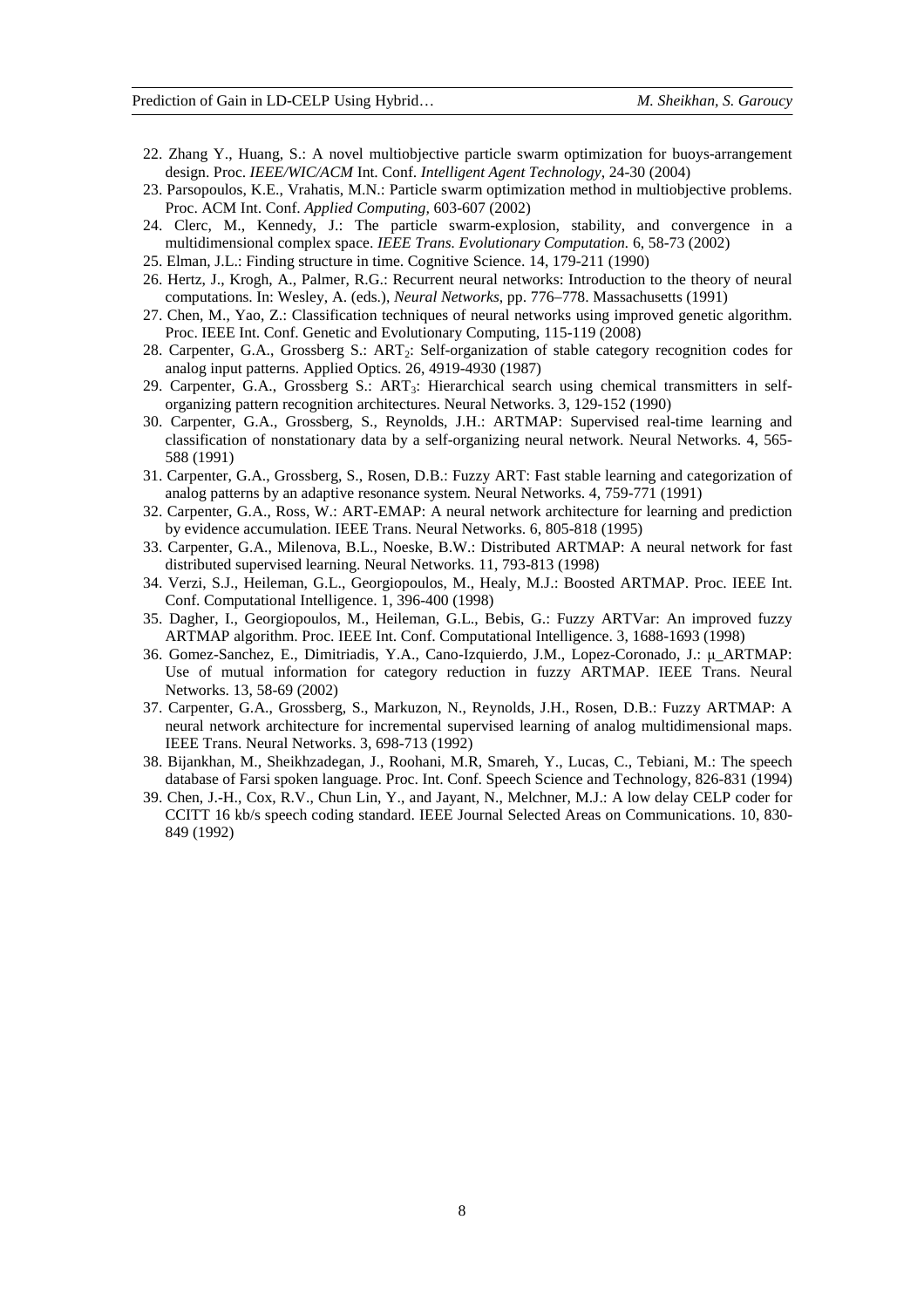

*Fig. 1 Block diagram of LD-CELP encoder [1] and the proposed modification* 



*Fig. 2 Block diagram of backward gain adaptation in LD-CELP [1]*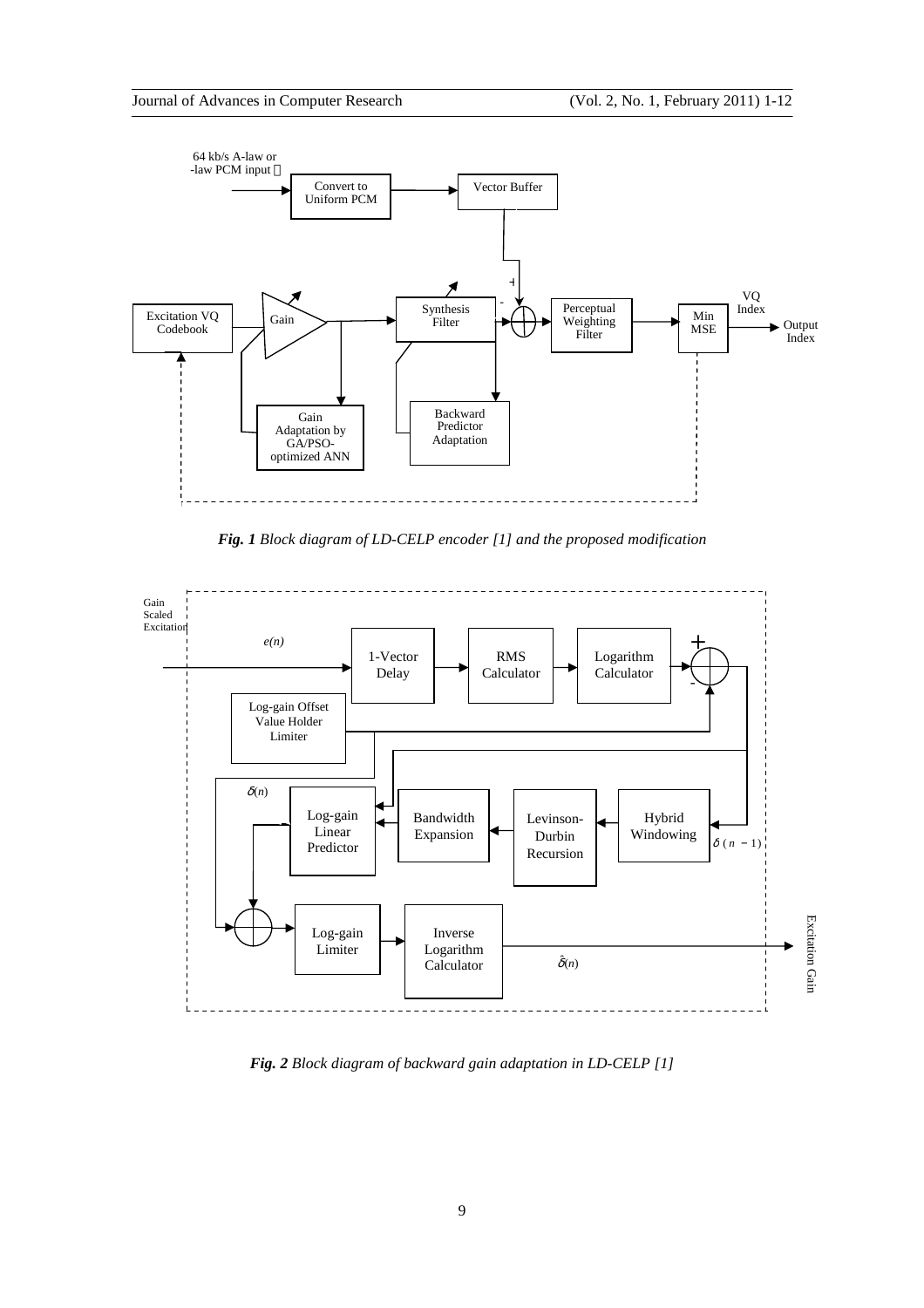

*Fig. 3 GA flowchart* 



*Fig. 4 Relative execution time of proposed models as compared to traditional implementation of gain predictor*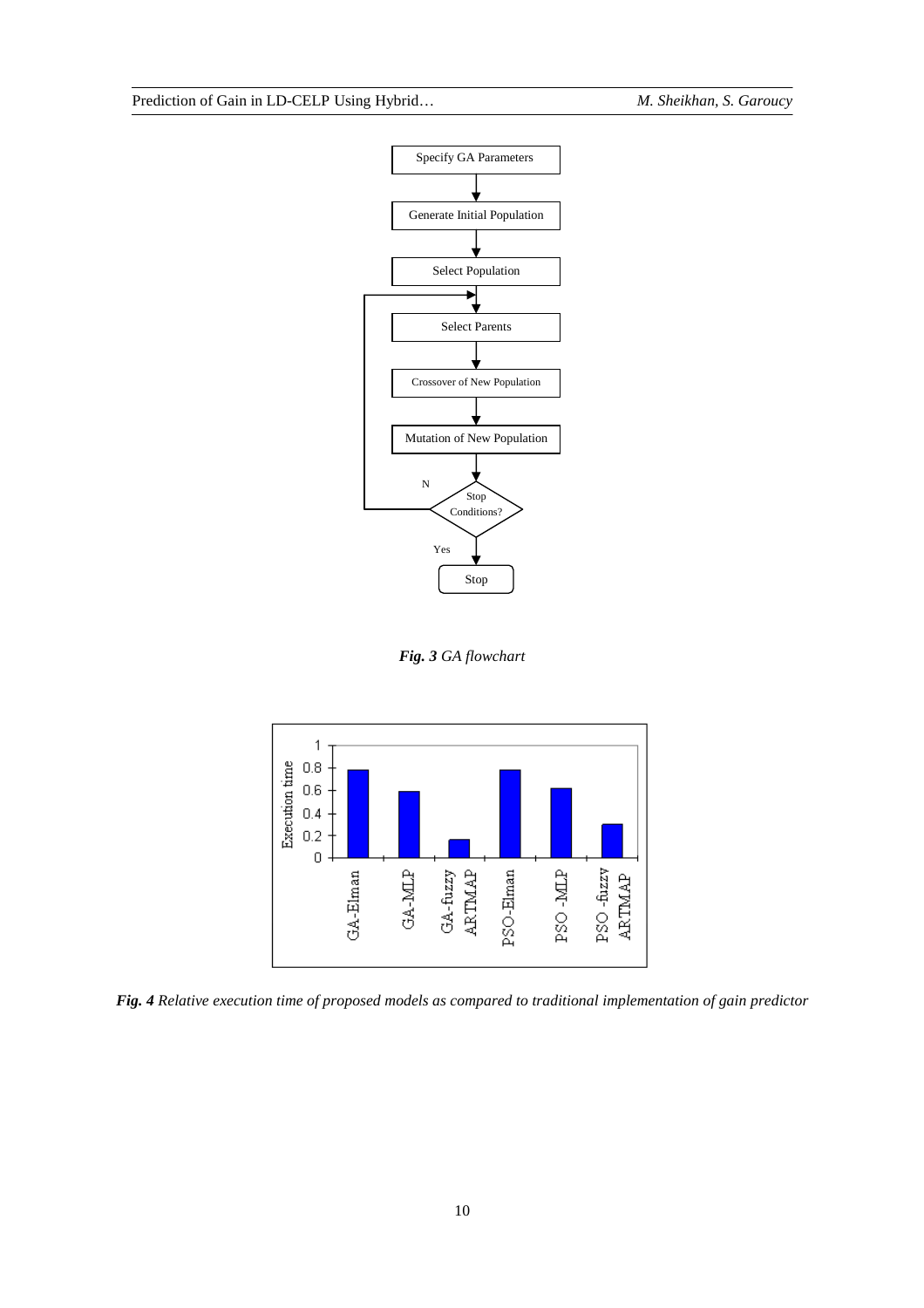

*Fig. 5 Relative SNRseg and MOS of proposed models as compared to traditional G.728 implementation*

| <b>Population</b><br>size | <b>Selection</b><br>function | <b>Crossover</b><br>function | <b>Mutation</b><br>function | Number of<br>hidden<br>layer nodes | $F(\times 10^2)$ |
|---------------------------|------------------------------|------------------------------|-----------------------------|------------------------------------|------------------|
| 40                        | Uniform                      | Heuristic                    | Gaussian                    | $8 - 10$                           | 49.43            |
| 40                        | Roulette                     | Scattered                    | Gaussian                    | $9-10$                             | 47.50            |
| 40                        | Stochastic<br>uniform        | Scattered                    | Gaussian                    | $10-9$                             | 42.90            |
| 20                        | Stochastic<br>uniform        | Intermediate                 | Uniform                     | $10-8$                             | 37.68            |

*Table 1 Optimized number of hidden layer nodes in Elman NN*

*Table 2 Training parameters of Elman network in hybrid GA-neural model* 

| <b>Parameter</b>            | Value or type                 |
|-----------------------------|-------------------------------|
| <b>Train function</b>       | 'trainlm'                     |
| net.trainParam.goal         | 0.01                          |
| Number of nodes in layers   | $8 - 10 - 1$                  |
| Transfer function of layers | 'tansig', 'tansig', 'purelin' |
| Number of epochs            | 1500                          |
| MSE on the test data        | 0.01155                       |

*Table 3 Training parameters of MLP network in hybrid GA-neural model* 

| <b>Parameter</b>            | Value or type                 |
|-----------------------------|-------------------------------|
| <b>Train function</b>       | 'trainlm'                     |
| net.trainParam.goal         | 0.01                          |
| Number of nodes in layers   | $11 - 9 - 1$                  |
| Transfer function of layers | 'tansig', 'tansig', 'purelin' |
| Number of epochs            | <b>2000</b>                   |
| MSE on the test data        | 0.01308                       |